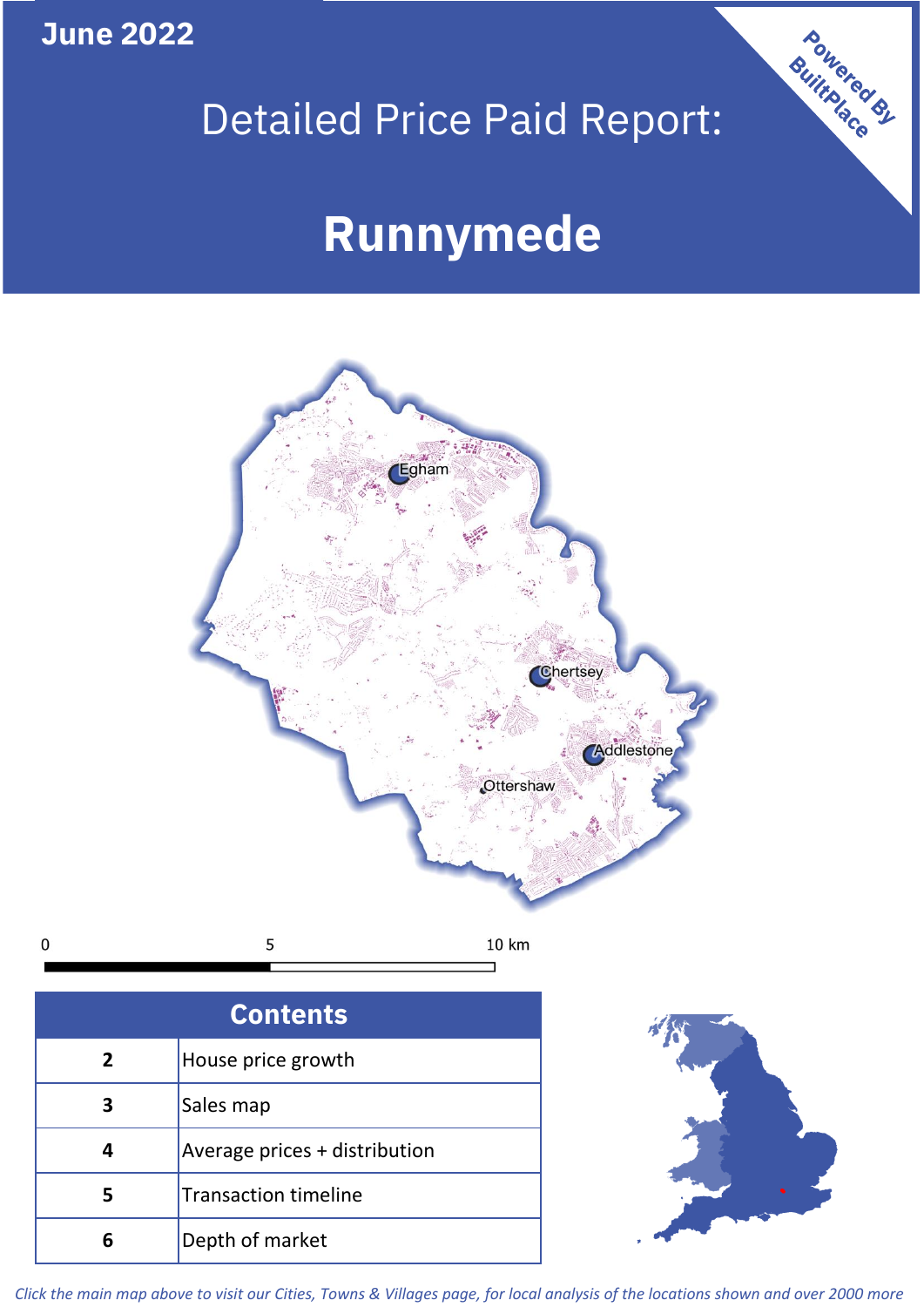### **Headline Data**

|                     | <b>Current level</b> | 3 month  | <b>Annual</b> | 5 year | 10 year |
|---------------------|----------------------|----------|---------------|--------|---------|
| <b>House prices</b> | £483,195             | 3.3%     | 10.7%         | 18.3%  | 77.4%   |
| <b>Transactions</b> | 1,501                | $-12.4%$ | 28.5%         | 15.6%  | 24.8%   |

## **House Price Growth (April 2022 data)**

#### *Annual Change in House Prices*



House prices in Runnymede grew by 10.7% in the 12 months to April 2022 (based on 3-month smoothed data). By comparison national house prices grew by 10.7% and prices in the South East grew by 11.5% over the same period.

Runnymede house prices are now 57.1% above their previous peak in 2007, compared to +60.7% for the South East and +52.9% across England.



#### *Year-To-Date Change in House Prices, December to April*

Local prices have grown by 2.9% in 2022 so far, compared to growth of 1.9% over the same period last year.

#### *Source: OS OpenData; UK House Price Index (Contains HM Land Registry data © Crown copyright)*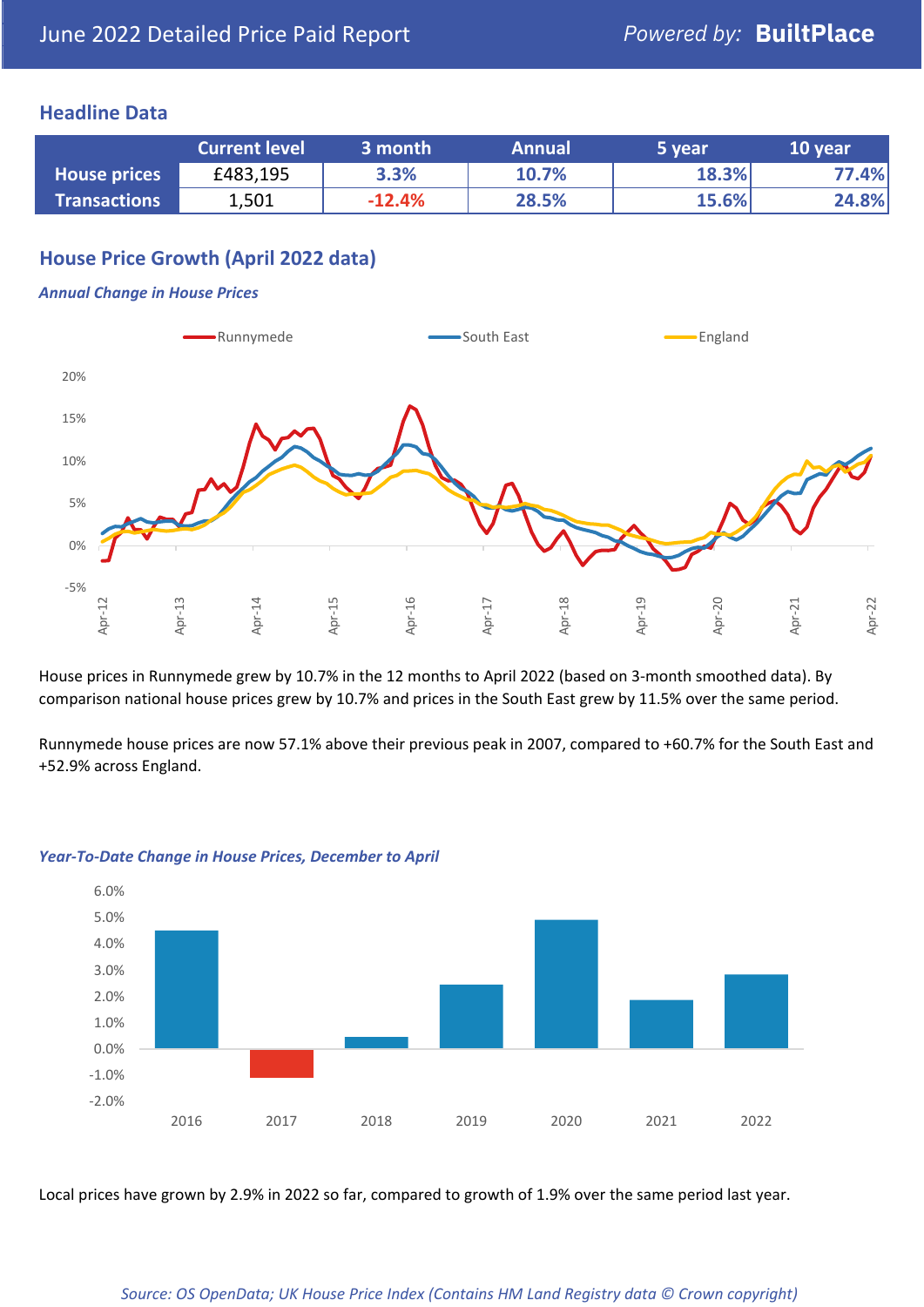## **House Price Map**

### *12 months to April 2022*



*Each point is one postcode, coloured by the average value relative to all sales in this local authority (price bands are LA-specific quintiles).*

## **Map Key**

| Min      | Max      |                            |
|----------|----------|----------------------------|
| Up to    | £297,000 | 1st quintile / lowest 20%  |
| £297,000 | £391,000 | 2nd quintile               |
| £391,000 | £483,000 | 3rd quintile               |
| £483,000 | £662,000 | 4th quintile               |
| £662,000 | and over | 5th quintile / highest 20% |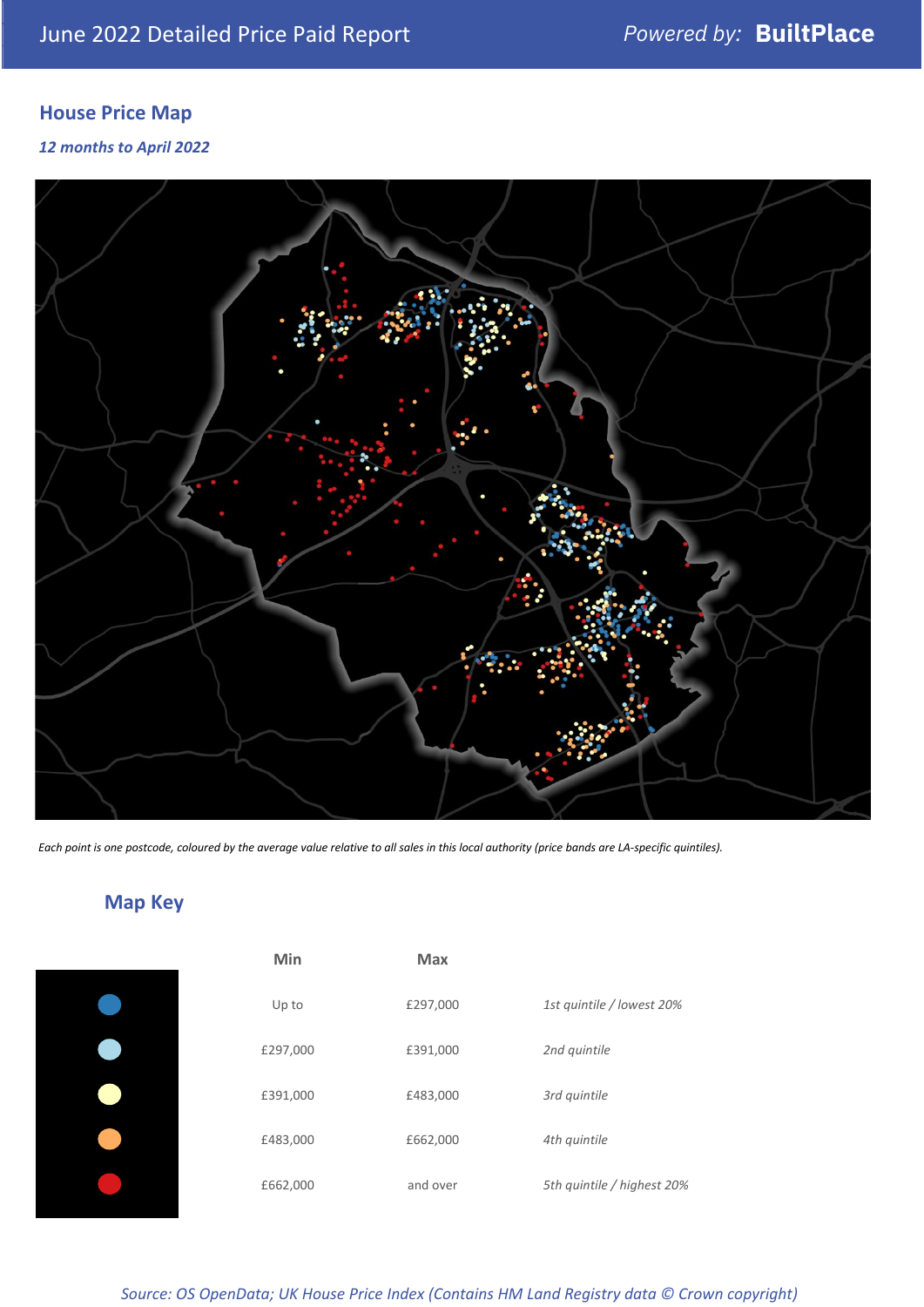## **Average House Price by Property Type**

### *12 months to April 2022*



|                 | <b>New</b> | <b>Second hand</b> |  |  |
|-----------------|------------|--------------------|--|--|
| <b>Flat</b>     | £828,758   | £278,489           |  |  |
| <b>Terraced</b> | £650,000   | £417,509           |  |  |
| Semi-detached   | £530,900   | £476,637           |  |  |
| <b>Detached</b> | £1,513,150 | £1,213,063         |  |  |

## **House Price Distribution by Year**

*All properties, by price band and calendar year (2020 = year to date)*

|                    | 1997 | 2002 | 2007 | 2012 | 2017 | 2019 | 2020 |
|--------------------|------|------|------|------|------|------|------|
| <b>Under £100k</b> | 54%  | 6%   | 1%   | 2%   | 0%   | 0%   | 0%   |
| £100-200k          | 34%  | 51%  | 19%  | 21%  | 5%   | 5%   | 6%   |
| E200-300k          | 6%   | 28%  | 41%  | 40%  | 18%  | 15%  | 17%  |
| £300-400k          | 3%   | 7%   | 18%  | 17%  | 29%  | 21%  | 19%  |
| £400-500k          | 2%   | 2%   | 7%   | 9%   | 18%  | 23%  | 20%  |
| <b>£500k-1m</b>    | 1%   | 4%   | 9%   | 7%   | 25%  | 28%  | 29%  |
| £1-2m              | 0%   | 1%   | 3%   | 3%   | 4%   | 6%   | 8%   |
| <b>Over £2m</b>    | 0%   | 1%   | 2%   | 1%   | 1%   | 2%   | 1%   |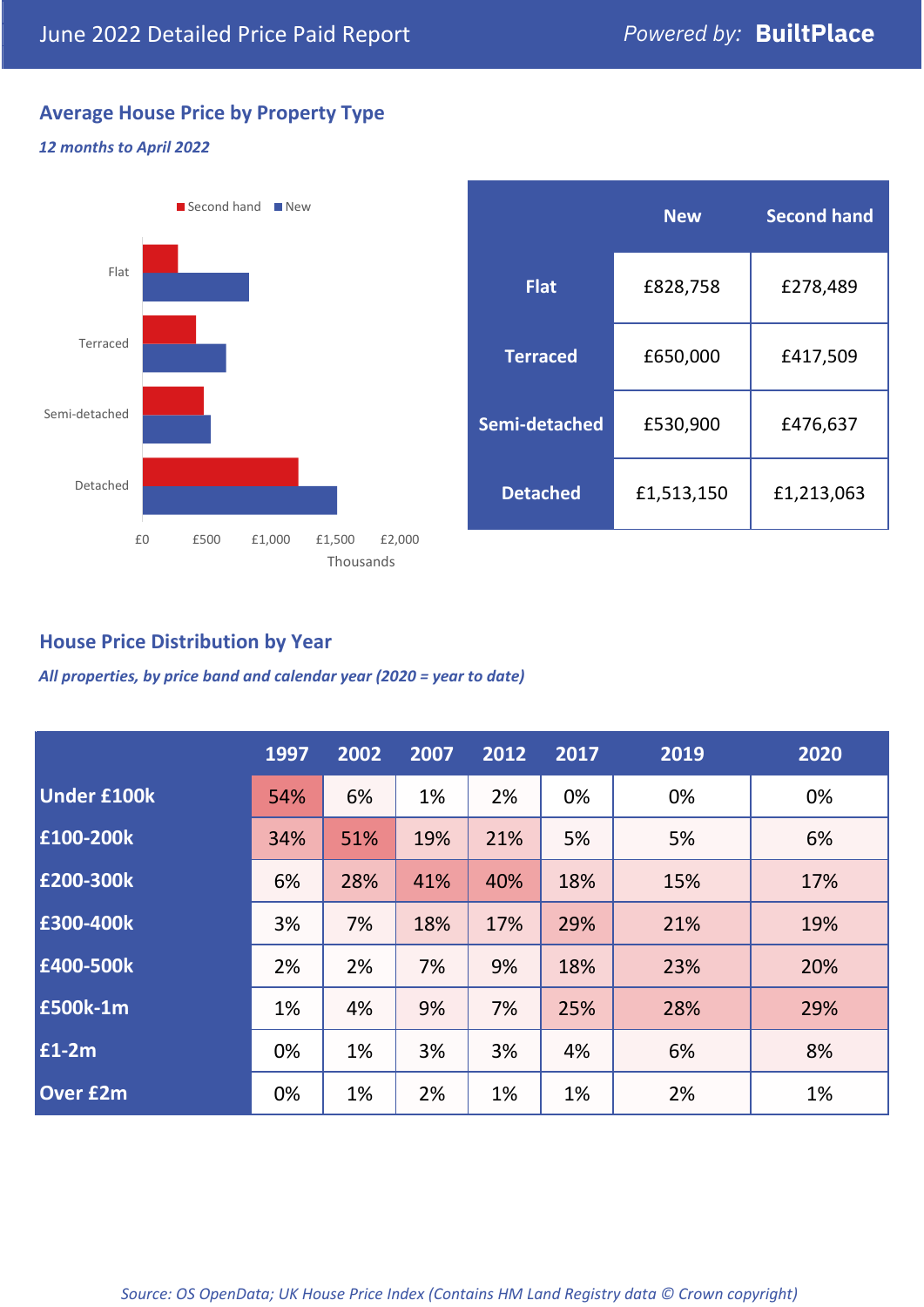## **Transactions (February 2022 data)**

*Annual Transactions, Indexed (2001-05 average = 100)*



There were 1,501 transactions in Runnymede during the 12 months to February 2022. This is 84% of the average from 2001-05 and suggests activity is below pre-downturn levels.

Transactions in Runnymede have fallen by 1.3% since 2014, compared to changes of -9.9% for South East and -7.7% for England.



#### *Cash and New Build Sales as % of Total, by Year*

*Note: The data on this page EXCLUDES transactions identified as transfers under a power of sale/repossessions, buy-to-lets (where they can be identified by a mortgage), and transfers to non-private individuals - i.e. it comprises only Land Registry 'A' data.*